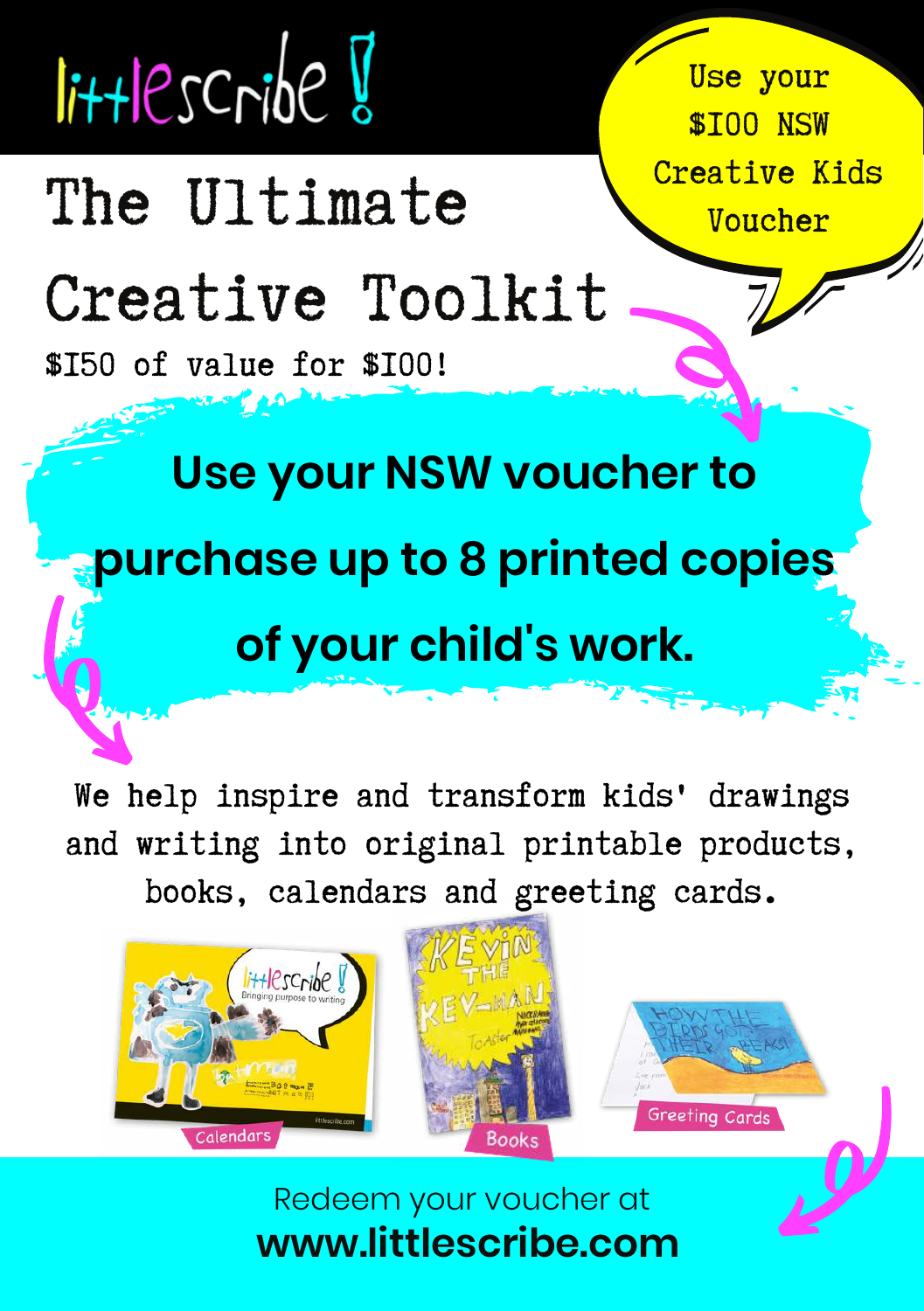

#### Buy The Ultimate Creative Toolkit

\$150 of value for \$100!

Includes:

- 8 printed products of your choice. They make great gifts!
- Create books, calendars & greeting cards using Littlescribe.
- Activity packs that you can print or use online.
- Templates to help create books, greeting cards & calendars.
- The ability to share projects through your online book club account.
- Videos & activities from artists, that inspire & help you to get started.

#### **[www.littlescribe.com](https://www.littlescribe.com/creative-toolkit/)** to learn more go to